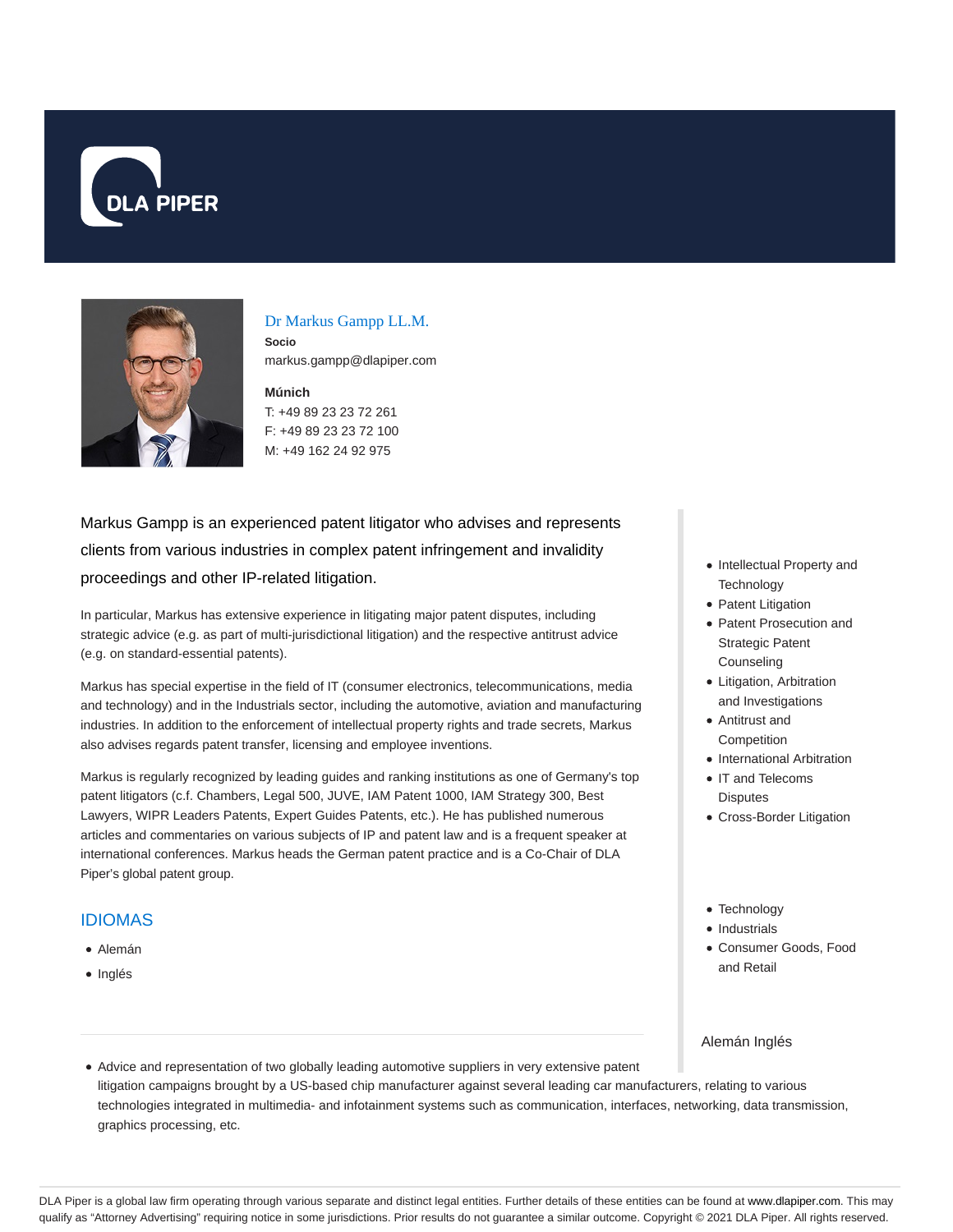- Advising a globally leading automotive supplier in patent matters with respect to the assertion and licensing of standard-essential patents by individual patent holders and patent pools.
- Advising and representing a German globally leading supplier of technology and services in a multitude of patent infringement and validity proceedings relating to automotive parts against an international competitor.
- Advising and representing an Italian world market leader for motor sport and extreme sport apparel and accessories in a patent dispute with its competitor, based on multiple patents, in both the infringement and parallel nullity and opposition proceedings.
- Advice and representation of a customer and licensee of a globally leading US-based multinational computer technology corporation as defendant in patent infringement proceedings against a lawsuit brought by one of the largest non-practicing entities regarding network technology, as well as in the corresponding nullity proceedings.
- Advising a US-based global market leader in consumer and enterprise technology regarding patent matters, including the alleged infringement of patents relating to LED technology.
- Advising and representing a globally leading US-based provider of biometric identity verification and enrolment solutions in patent infringement and validity proceedings relating to personal authentication systems.
- Advising a globally leading US-based sportswear company in patent law matters, including defending against allegations of infringement of patents and utility models regarding various sporting goods and apparel.
- Advising a US-based manufacturer of innovative battery technology in patent matters.
- Advising and representing a globally leading airline in patent litigation proceedings (infringement and nullity actions) brought by a non-practicing entity relating to mobile boarding services and the respective app.

## CREDENCIALES

# Cualificaciones profesionales

Rechtsanwalt admitted with the Rechtsanwaltskammer Munich

## Experiencia previa

Prior to joining DLA Piper at its Munich office in February 2014, Markus worked at a leading international law firm in Munich (2006-2014). Prior to that, he worked as an academic assistant at the Justus-Liebig-University of Giessen (2004-2006) and at another leading international law firm in Frankfurt am Main (2001-2002).

## Reconocimientos

- JUVE Handbook 2021/2022: Frequently recommended for patents: patent litigation/lawyers; "excellent strategist in tech litigation", competitor
- Legal 500 Germany 2022: Leading individual and recommended for intellectual property: patent litigation; "Markus Gampp is friendly and competent. Easily accessible and always sends promised information on time. Markus is a creative and very competent lawyer with whom we always enjoy working."; "Markus Gampp is an excellent lawyer and litigator. He has almost 20 years of experience and has demonstrated his skill and strategic ability in many large, complex and often international proceedings. In all this, he is at the same time very pragmatic and keeps an eye on the economic goals."
- Handelsblatt in cooperation with Best Lawyers 2022: Recommended for intellectual property law
- IAM Patent 1000 2021: "He 'provides consistent, creative and effective advice'; 'proactive' and 'very knowledgeable on substantive legal issues but also considers business realities'."
- IAM Strategy 300 2021: Recognized as one of the 300 World's Leading IP Strategists
- WIPR Leaders Patents 2021: Recognized as one of the World's Leading Patent Practitioners
- Expert Guides Patents 2019: Recognized as one of the World's Leading Patent Experts

# Formación

Higher Regional Court of Karlsruhe, Second State Examination, 2001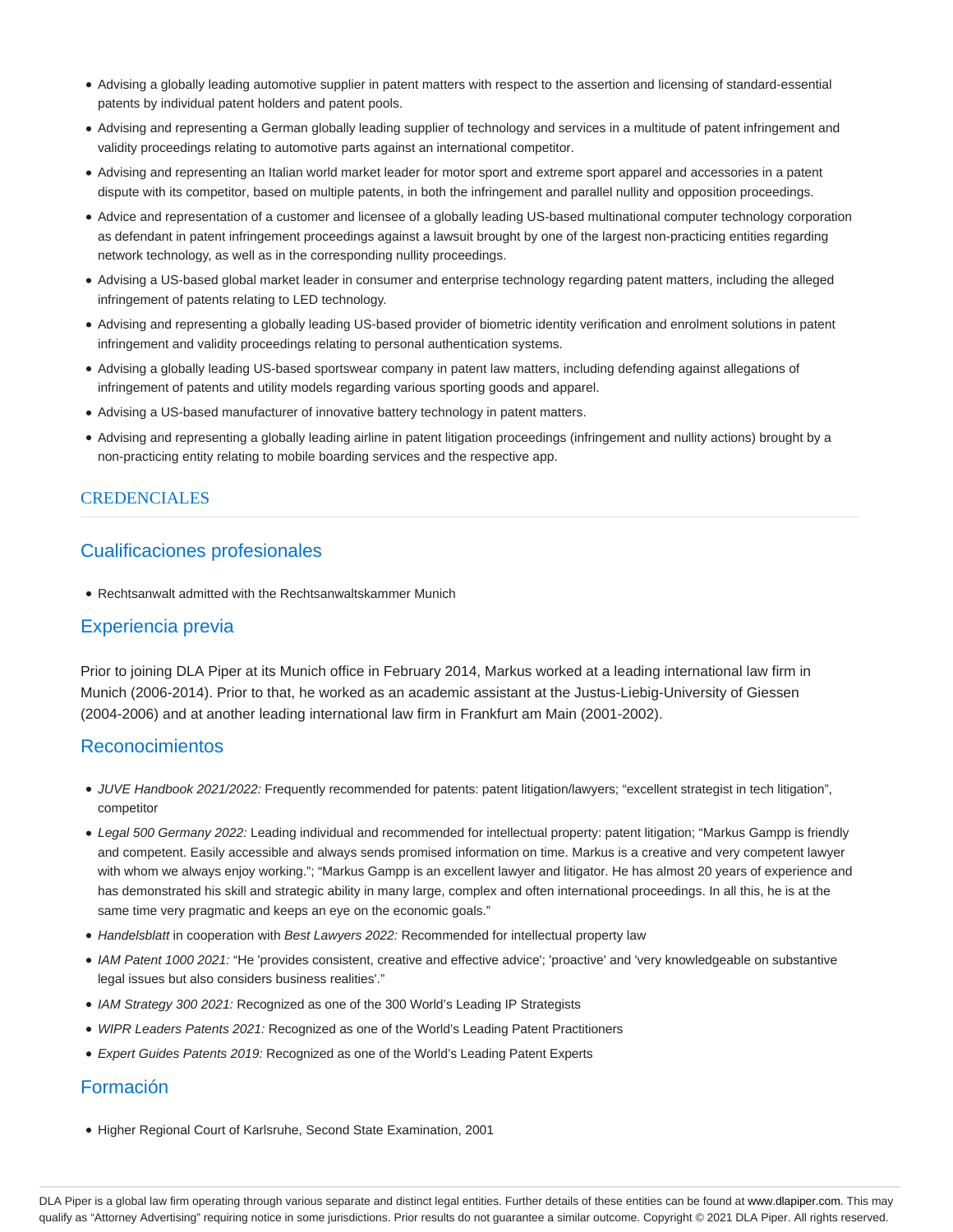- Justus-Liebig-University Giessen, First State Examination, 1998
- University of San Diego, School of Law, Master of Laws, 2003
- Justus-Liebig-University Giessen, Dr. jur., 2006

### Asociaciones profesionales

German Association for the Protection of Intellectual Property (GRUR)

### **NOVEDADES**

## Publicaciones

**Has the CJEU re-opened the door for preliminary injunctions for patent infringement in Germany/Europe?**

#### 19 May 2022

On April 28, 2022, the CJEU (case ID C-44/21) cleared the way for civil courts in Europe to issue a pre-liminary injunction in patent infringement cases even if the validity of the patent in suit has not yet been confirmed in first instance opposition or nullity proceedings.

**The End of the 'Automatic Injunction' in Germany? – Reform of the German Patent Act Enters Into Force**

#### 31 August 2021

Prior to being enacted by the German legislator most recently, the latest reform of German patent law had been discussed for years. Most of the provisions of the "Second Simplification and Modernization of Patent Law" bill now entered into effect with the promulgation of the law on 18 August 2021.

**Guidance from the EU-level for multi-component device SEP litigation?**

### 1 December 2020

The Dusseldorf Regional Court decided on November 26, 2020 to refer several hotly-disputed questions relating to FRAND licensing of SEPs, especially with a view to the involvement of suppliers, to the Court of Justice of the European Union (CJEU).

**Sisvel v. Haier - Willingness to license or willingness to negotiate?**

#### 9 July 2020

The German Federal Court of Justice (FCJ) handed down its first judgment on FRAND since the CJEU's landmark decision in Huawei v. ZTE (decision from May 16, 2015, docket no. C-170/13). This decision was long awaited with many hoping that the FCJ would align the diverging approaches of the German lower courts in interpreting the CJEU's decision.

### **NOTICIAS**

**Best Lawyers / Handelsblatt recommends a total of 90 lawyers from DLA Piper in Germany**

### 24 June 2022

This year, the U.S. publisher Best Lawyers has once again recognized numerous DLA Piper lawyers in Germany in various areas of law.

DLA Piper is a global law firm operating through various separate and distinct legal entities. Further details of these entities can be found at www.dlapiper.com. This may qualify as "Attorney Advertising" requiring notice in some jurisdictions. Prior results do not guarantee a similar outcome. Copyright @ 2021 DLA Piper. All rights reserved.